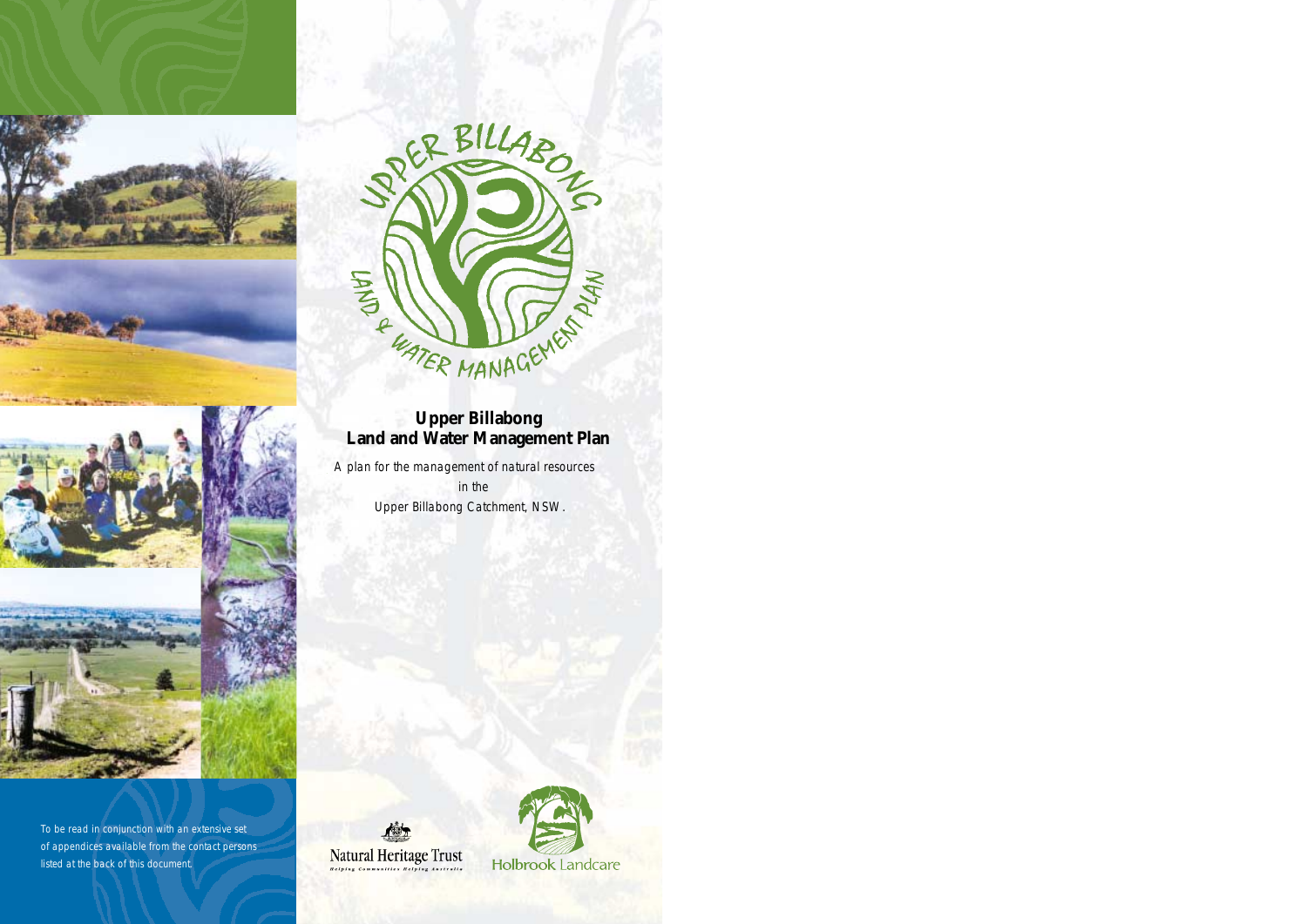#### **UPPER BILLABONG LAND & WATER MANAGEMENT PLAN**

To be read in conjunction with an extensive set of Appendices available from the contact persons listed at the back of this document.

#### **Preface**

This is a plan for the management of natural resources in the upper catchment of the Billabong Creek. At all important stages of the development of the plan, the communities in the catchment were kept informed and their involvement sought. The catchment lies on the eastern part of the Murray-Riverina Region of NSW (50 kilometres north-east of Albury), with the township of Holbrook located in the centre. Ridgelines or the watershed act as the natural boundary for the catchment (refer to map).

Responsibility for developing and implementing the plan rests with the Holbrook Landcare Group Ltd, which is a non-profit community group, incorporated as a company limited by guarantee. The Group was formed initially in 1988 as Holbrook Trees on Farms Group. The Holbrook Landcare area corresponds to the Upper Billabong Catchment.





### **Upper Billabong Vital Statistics**

- Headwaters of the Billabong Creek, which flows a further 1000km to the west
- Area: 171,000ha
- Population: 2,717
- Shires: 22,000ha in Culcairn Shire in the west of the catchment, 149,000ha in Holbrook Shire
- Elevation: 220-889m, with lowest point at the Billabong Creek at Morven
- Average rainfall: 600-800mm per year

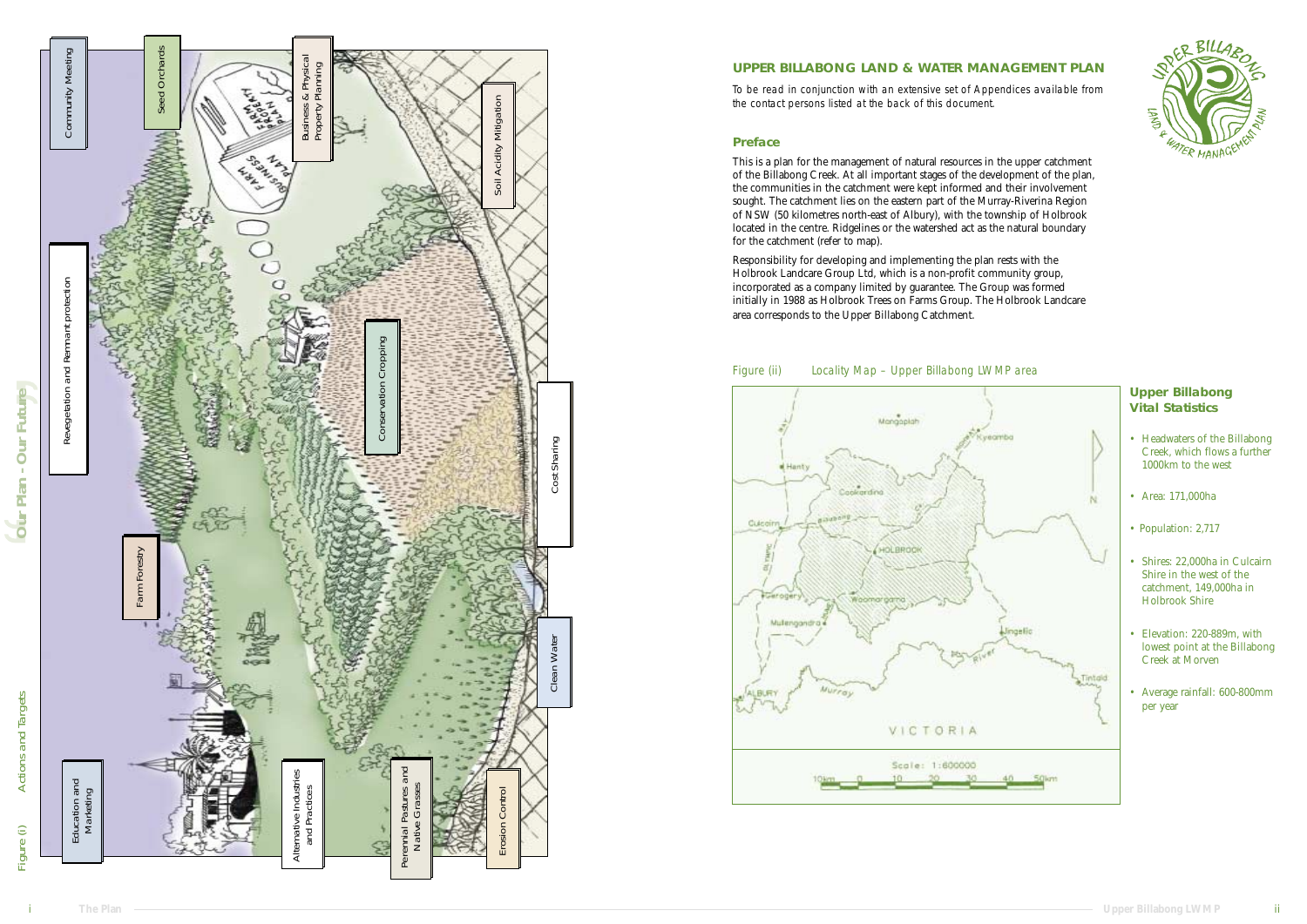#### (b) Necessary conditions

- To enable us to live by these values, the following conditions need to be met:
- Profitable enterprises and occupations for the urban and rural sectors of the catchment
- Skills in the management of land and other resources
- Understanding of ecological and social processes at work in the catchment
- A Catchment Management Plan "owned" by the community
- Encouragement and support for individuals who are learning to improve natural resource management in their part of the catchment
- Continuing dialogue within the community on the subject of the Plan
- Other forms of production that will enhance the future resource base

#### (c) Future Resource Base

The resource base needed for the future, to support these necessary conditions and to enable our values to be realised, will look like this:

- The community will be vibrant, dynamic, well educated, and in touch with its surrounding natural environment. It will encourage its members to take up opportunities wherever they may find them, and to seek enjoyment in their lives, and will ensure that adequate social services are provided where necessary.
- The landscape and its ecosystems will be healthy, with improved and improving biodiversity, clean streams of surface water, optimum ground cover, and a stable or improving water cycle. There will be a variety of aesthetic environments, to satisfy as many tastes as possible.
- The community and individuals within it will have access to a wide range of expertise in natural resource management, and access to all appropriate government and private agencies concerned with resource management and social development.

#### **The Objectives of a Planning Process**

- 
- what we value<br>• what we know
- what we still need to learn what we desire what we need to do to fulfill
- 
- these values and desires.

The Working Group determined the reasons for undertaking the development of the *Upper Billabong Land & Water Management Plan*, as follows:

• To allow us to have our own say with regard to our values, visions, concerns and solutions for the catchment; ie: to control our own agenda

• To achieve a better understanding of catchment issues and how bad they might become

• To develop a Plan that has input from the entire community

• To educate ourselves and others

• To develop our own realistic and achievable solutions based on the best information currently available

• To develop the ability to make positive change

• To determine priority actions in priority locations with set targets of achievement

• To develop a resource library/inventory of best practices

• To develop a Plan that may have cost sharing arrangements with government and/or other bodies

• To have monitoring and review processes set in place to assess the impacts of our landuse practices

#### **2. THE ISSUES**

#### **Identifying the Issues**

The Upper Billabong community identified and ranked a total of 42 issues that were of significance to their vision for the catchment ' s future. The highest ranked issues are shown in the table and diagram below. The community also determined the extent to which the issues could be controlled; those issues that can be controlled are given priority in developing the 'Actions'. More detailed information regarding each issue is provided in the appendices, in which some issues are grouped together where convenient.

- Freedom to pursue our own agenda for the management of the catchment
- Control over our physical, social and economic circumstances
- Care for each other and our physical environment
- Change that improves the nature of the community and the life of its members
- Continuous learning
- Aesthetic considerations relating to both the natural and built environment

#### **INTRODUCTION**

The *Upper Billabong Land & Water Management Plan* (LWMP) is a formalisation in print of:

The idea for developing a plan was endorsed by an open public meeting in 1996. A community-based Working Group was charged with the responsibility of developing the Plan and reporting back to the community. This document and accompanying appendices are the results. The Working Group had Holbrook Shire Council, Culcairn Shire Council, farmer, Landcare and urban representation. It had no chairperson, so that responsibility and knowledge could be shared throughout the group. Community feedback directed the Working Group 's deliberations. The feedback was received via 16 public meetings, numerous surveys, 7 presentations to local community groups and councils, 8 presentations to groups outside theCatchment, 7 newsletters and numerous newspaper and radio items, field days, workshops, seminars and farm walks, as well as a 12-month period for comment on a draft plan. The community of the Upper Billabong has been and will continue to be involved in determining the values, vision, aims, objectives, issues, actions, targets, cost sharing arrangements, and monitoring and evaluation requirements of the LWMP.

The Plan is a dynamic document that will always be open to changes, as the cyclical process of continuous monitoring and evaluation provides feedback and new ideas for the achievement of our aims.

The Plan will be consistent with planning in the wider environment, by integrating aims and strategies from such documents as the Murray Darling Basin Commission 's *Basin Sustainability Program* and the Murray Catchment Management Committee 's vision statements (at the time of writing, the new Catchment Management Board 's plan was not complete).

For convenience, the plan discusses the relevant matters in the following order: Values; Issues; Actions; Costs and Benefits; Monitoring and Evaluation.

#### **1. THE VISION, VALUES and OBJECTIVES THAT SUPPORT THE PLAN**

The Plan is based on the realisation that landuse change across the landscape is required. It will act as a catalyst to obtain resources to ensure that we can instigate these landscape changes.

#### **A Shared Vision**

The 30 year vision for the Catchment developed by the community is:

**To improve the economic, social and physical environment of the Upper Billabong Catchment by the implementation of a viable Land and Water Management Plan through education, participation and community ownership.**

#### **The Values That Underpin the Vision**

(a) The things we value

The people of the Upper Billabong Catchment have shared values that guide us in the use of the catchment 's resources. These values are: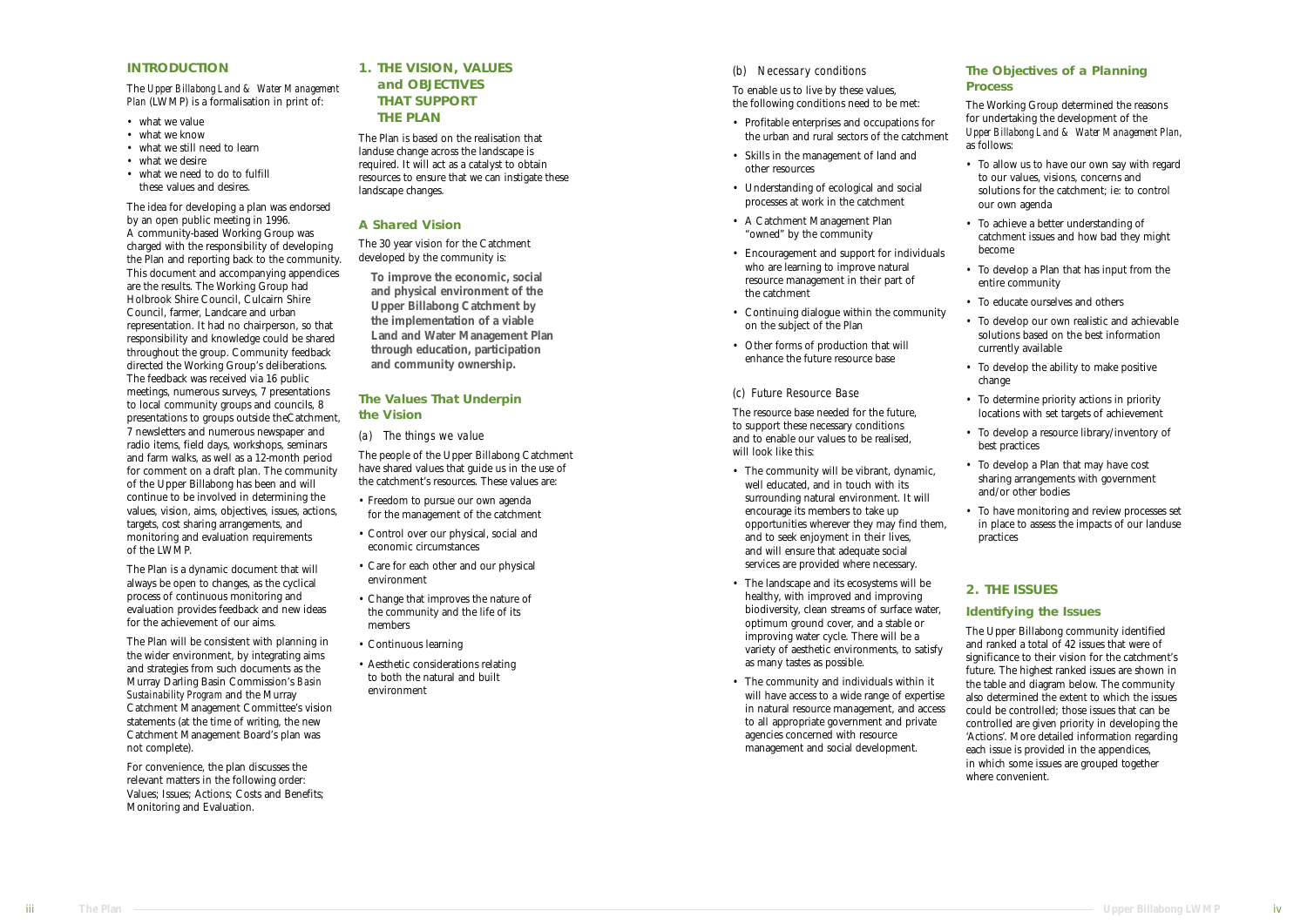Table (i) Catchment issues in order of priority as determined by by community

# members of the community, and the relative level of control

### Figure (iii) Catchment Issues and Potential Impact

|   | <b>Prioritised</b><br><b>Issues</b>                                                                                                      | Level of<br>control by<br>community | <b>Relevant</b><br><b>Appendix</b>                  | <b>Relevant</b><br><b>On-Ground</b><br><b>Action -</b><br>see table (ii) | <b>Relevant</b><br>Marketing/<br><b>Education</b><br>Action - see<br>table (iii) |
|---|------------------------------------------------------------------------------------------------------------------------------------------|-------------------------------------|-----------------------------------------------------|--------------------------------------------------------------------------|----------------------------------------------------------------------------------|
|   | <b>A</b> Declining economic<br>viability of both the<br>rural and urban<br>sectors in the<br>catchment                                   | Low                                 | App. 2: The<br>People                               | 4, 5, 6, 7,<br>9, 11, 12                                                 | 2, 4, 5,<br>7, 13                                                                |
|   | <b>B</b> Lack of knowledge,<br>understanding and<br>skills on natural<br>resource management<br>both within and<br>outside the catchment | Medium                              | App. 2: The<br>People                               | 1, 2, 3, 4,<br>5, 6, 7, 9,<br>10, 11, 12                                 | 1, 2, 3, 4, 5,<br>6, 7, 8, 9,<br>10, 11, 12,<br>13, 14, 15,<br>16, 17, 18        |
|   | <b>C</b> Increasing tree<br>decline and dieback                                                                                          | Medium                              | App.3: The<br><b>Natural</b><br><b>Environment</b>  | 1, 2, 3, 10                                                              | 15                                                                               |
|   | D Increasing soil acidity High                                                                                                           |                                     | App. 4: The<br>Land                                 | 1, 2, 3, 4,<br>5, 6, 7, 9                                                |                                                                                  |
|   | <b>E</b> Increasing soil<br>erosion                                                                                                      | High                                | App. 4: The<br>Land                                 | 1, 2, 3, 4,<br>5, 6, 7, 8,<br>9, 11                                      |                                                                                  |
| F | <b>Increasing weeds</b>                                                                                                                  | Medium                              | App. 4: The<br>Land                                 | 2, 3, 5,<br>7, 11                                                        | 15                                                                               |
|   | <b>G</b> Increasing dryland<br>salinity                                                                                                  | Medium                              | App. 5: The<br><b>Water</b>                         | 1, 2, 3, 4,<br>5, 6, 7, 9                                                |                                                                                  |
|   | H Lack of political<br>vision and<br>understanding,<br>ineffective laws<br>and policies                                                  | Medium                              | App. 2: The<br>People                               |                                                                          | 10, 14                                                                           |
| L | Loss of services in<br>town, declining rural<br>population                                                                               | Medium                              | App. 2: The<br>People                               | 5, 6, 9                                                                  | 5, 7, 11, 14                                                                     |
| J | <b>Decline in water</b><br>quality                                                                                                       | <b>Medium</b>                       | App. 5: The<br><b>Water</b>                         | 1, 2, 3, 6,<br>7, 8, 11                                                  |                                                                                  |
|   | <b>K</b> Biodiversity decline                                                                                                            | Medium                              | App. 3: The<br><b>Natural</b><br><b>Environment</b> | 1, 2, 3, 7,<br>10, 11, 12                                                | 15                                                                               |
|   | L Lifestyles, desires,<br>attitudes, old habits<br>and stereotypes                                                                       | Low                                 | App. 2: The<br>People                               | All actions                                                              | 6, 10, 14,<br>16, 18                                                             |



**To improve the economic, social and physical environment of the Upper Billabong Catchment by the implementatio n of a viable Land and Water Management Plan through education, participation and community ownership.**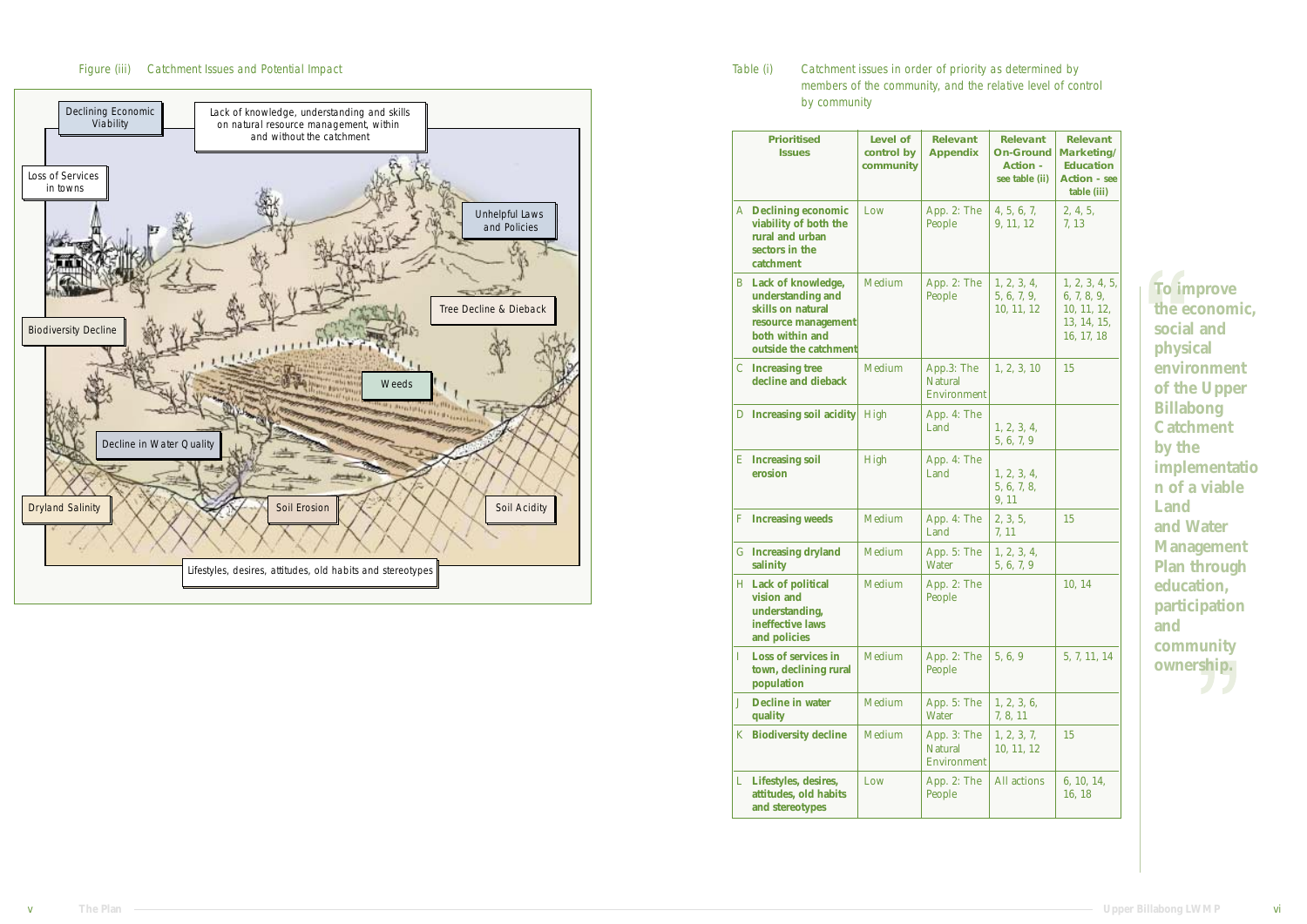#### Biodiversity Decline

9% of fauna once common within the catchment are now endangered, vulnerable or threatened. Yellow Box, White Box and Blakely's Red Gum vegetation communities have been extensively removed (99% cleared) with the greatest impact being on their shrub and grass layers. If this continues our natural assets will be lost andthe natural checks and balances will be reduced.

### **3. ACTIONS, RESPONSIBILITIES, TIMELINES**

The goal of developing a plan and implementing it is to reverse the negative effects of the issues outlined above. That goal will be realised by implementing 'actions' that further the community's vision, values and objectives regarding the catchment.

The process of determining actions and specific targets will be the most dynamic components of the Upper Billabong LWMP they will be in a continuous state of assessment and change. Two categories of action have been collated below, namely: *On-Ground Actions* - Table (ii), and *Education & Marketing Actions* - Table (iii).





The Appendices available from the contact persons on the back page of this document provide detailed analysis of the actions (including 30 year timelines), as well as priority areas for targeting actions dealing with protection and management of existing remnant native vegetation, farm forestry and establishment of perennial pastures. Refer to Appendices 6 and 9 (Map  $\overline{5}$ ) in this regard.

Members of the Holbrook Landcare Group and Upper Billabong LWMP Working Group ranked and prioritised the actions. They were asked: "Rank the 'On-Ground Actions' and 'Education and Marketing Actions' according to those you feel will best meet the community vision, best meet your personal values, best address the community's issues of concern, and minimise energy/resource expenditure ". The results represent the 'cumulative ' thinking of the Working Group and Landcare Group. This has been done purely to provide some guidance to the Groups and their employees on the actions of greatest interest at this point in time. All of the actions are important and all need to be undertaken as time and opportunity allow. Figure (i) (Page i of this document) provides a summary of some of the actions and targets of the Plan to the year 2030.

#### **The "Do-Nothing" Scenario: outcomes in the catchment if there is no intervention**

We provide here an overview of the future outcomes if we do nothing regarding each of the issues. No single catchment issue should be viewed in isolation; all of the issues within the Upper Billabong Catchment interrelate and will affect the economic, social and environmental well-being of the catchment and beyond.

#### Declining Economic Viability

Of greatest concern to the community is declining economic viability. The average return on assets for landholders within the catchment in 1996/7 was 2% with the surplus available for reinvestment being \$1225. ABARE figures show this to be a worsening trend particularly as input costs continue to increase and commodity prices continue to decrease. Landholders' financial ability to uptake Landcare practices, therefore, is very low.

#### Increasing Tree Dieback

Dieback is most prevalent in trees on the flats and slopes within the catchment (as opposed to hills and ridgelines). Blakely's Red Gum is one of the main species being affected by dieback. Lack of shrubs has resulted in reduced numbers of insectivorous birds, the normal predators of the insects eating the eucalypt leaves. If allowed to continue there is a strong likelihood that insect-induced dieback will progress from the Red Gums into other eucalypt species. Very few remnant eucalypts will survive on the flats.

#### Increasing Soil Acidity

Soil surveys of the catchment have found the average pH (CaCl) to be 4.6 (0-10 cm) and 4.4 (10-20 cm). This is an increasing problem, particularly associated with clover-based annual pastures. If current landuse practices are maintained, most soils within the catchment will have a pH of 3.9 or lower in less than 50 years' time, dramatically reducing the landuse potential of the soil.

#### Increasing Soil Erosion

There are 466 km of streambank and gully erosion with the catchment. Sheet/rill erosion has impacted on 11% of the catchment. Gullies are now acting as a release point for groundwater flows carrying salts, causing increased salt loads within tributaries. It is predicted that gully erosion may increase to over 700 km by 2030 if certain landuse practices are maintained.

#### Increasing Weeds

There are 18 noxious weeds currently recorded within the Shires. Noxious weeds currently of greatest concern include Blackberry, St John ' s Wort and Noogoora burr. To do nothing will lead to a proliferation of weeds.

#### Increasing Dryland Salinity

Over 130 ha within the catchment are showing the visual symptoms of salt: bare areas and salt tolerant plants. As watertables continue to rise so will salinity. Breaks of slope and wet phases of the plains are the areas most likely to be influenced by salinity in the future.

#### Rural Economic Decline

Social issues of concern include lack of education on natural resource management, population decline and the loss of rural services. Without strategic planning of education programs, improved landuse practices, alternative marketing practices, alternative enterprises and industries these social issues will remain a concern.

#### Water Quality Decline

Preliminary hydrogeological investigations show that watertables within the catchment are rising. Salinity, turbidity and total phosphorus levels within the Billabong Creek have all at varying times been high. Salinity readings in the Creek at Walbundrie have shown the fastest rising trend in the NSW Murray-Darling system.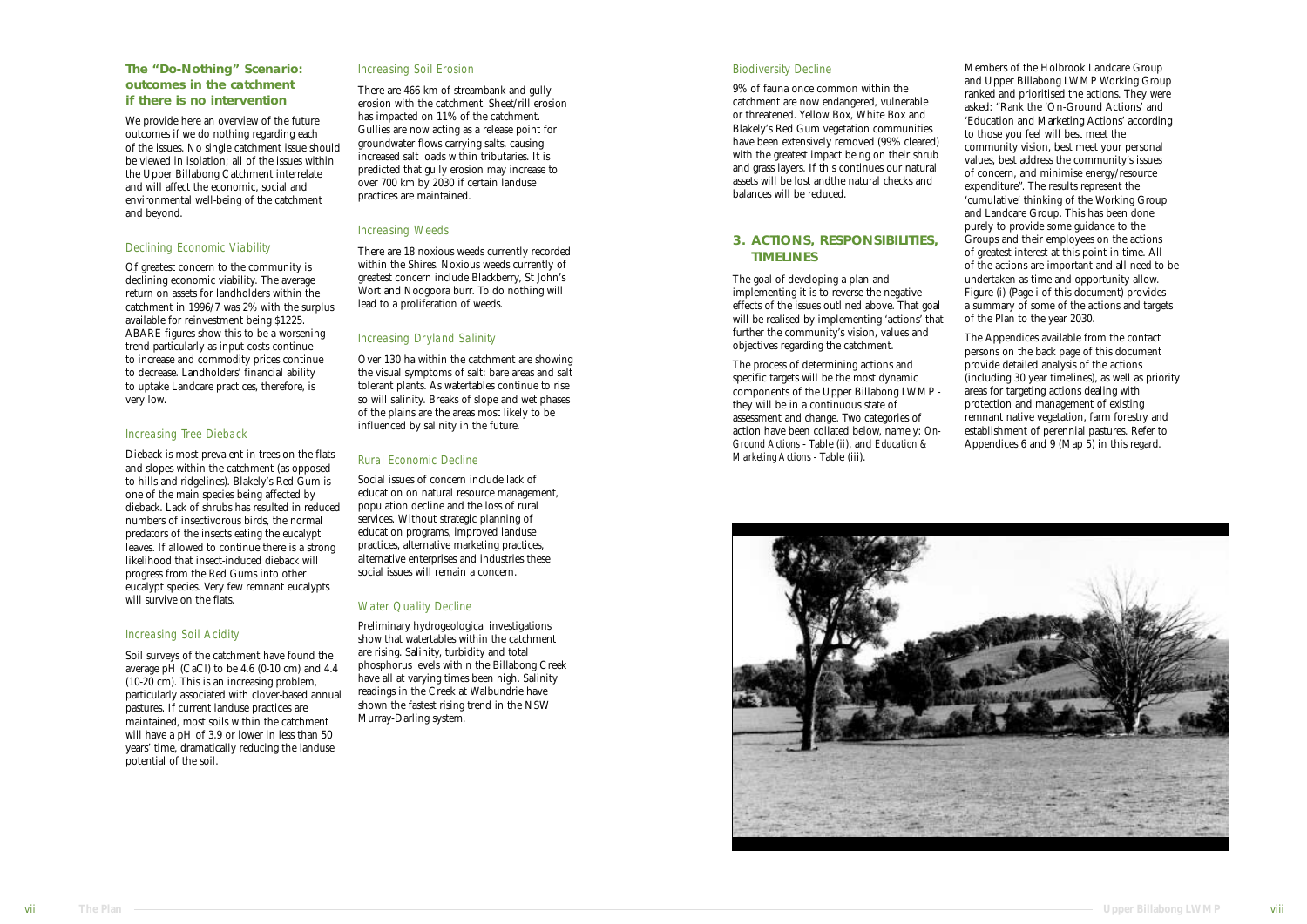| Table (ii)<br>Rank | Action<br><b>On-Ground Actions</b>                                                                                                                                                                                                                                                                                                                                             | Priority   | <b>Relates</b>              | <b>Persons</b>                                                                          | 2005 Performance                                                                                                                 |
|--------------------|--------------------------------------------------------------------------------------------------------------------------------------------------------------------------------------------------------------------------------------------------------------------------------------------------------------------------------------------------------------------------------|------------|-----------------------------|-----------------------------------------------------------------------------------------|----------------------------------------------------------------------------------------------------------------------------------|
|                    |                                                                                                                                                                                                                                                                                                                                                                                |            | In table (i)<br>To issue    | For Assisting<br>Responsible<br>Community<br><b>To Achieve</b><br>Action                | (ha and % of catchment)<br><b>Indicators</b>                                                                                     |
|                    | Revegetation of predominantly cleared country with<br>emphasis on the use of local natives                                                                                                                                                                                                                                                                                     | High       | E, G, J, K<br>Ο,<br>Ο<br>B. | Officer, Landholders,<br>catchment) by 2005.<br>Rebirding Project<br>Greening Aust.     | Increase by 1,525ha (1% of catchment)<br>from 1998 estimate (1895ha or 1% of<br>catchment) to 3,420ha (2% of                     |
| 2                  | Improved management of remnant native vegetation                                                                                                                                                                                                                                                                                                                               | High       | B, C, F, K                  | Officer, Landholders,<br>Rebirding Project<br>Greening Aust.                            | For Actions 2 and 3 combined:                                                                                                    |
| 3                  | Enhancement of remnant native vegetation areas that<br>have been degraded                                                                                                                                                                                                                                                                                                      | Medium     | B, C, D, E,<br>F, G, J, K   | Officer, Landholders,<br>catchment) by 2005<br>Rebirding Project<br>Greening Aust.      | Increase by 5,130ha (3% of catchment)<br>from 1998 estimate (8550ha or 5% of<br>catchment) to 13,680ha (8% of                    |
| 4                  | application of ameliorants (eg: lime) to pastures and crops.<br>• Promote the uptake of landuse practices that reduce the<br>reliance on ameliorates (eg: farm forestry, revegetation<br>Encourage the use of acid tolerant crops and pastures.<br>Ongoing encouragement of soil testing and periodic<br>with local natives and perennial grasses)<br>Soil Acidity Mitigation: | dium<br>Мe | A, B, D,                    | Implementation Officer<br>Community Acid Soils<br>South West Slopes<br>Project Officer, | Undefined: await Murray Catchment<br>Management Board targets                                                                    |
| S                  | Provide for the improved establishment and management<br>Perennial Pastures (eg: phalaris, cocksfoot and lucerne):<br>of perennial pastures.                                                                                                                                                                                                                                   | Medium     | A, B, E,<br>E, G            | Implementation Officer,<br>Landholders, NSW Ag.<br>& Private Agronomists                | Increase by 6,840ha (4%) from 1998<br>catchment) to 35910ha (21% of<br>estimate (29,070 ha or 17% of<br>catchment) by 2005       |
| မ                  | With emphasis on proven pine and eucalypt species<br><b>Farm Forestry</b>                                                                                                                                                                                                                                                                                                      | Medium     | A, B, D, E,<br>G, I, J      | Implementation Officer,<br>Landholders, Farm<br><b>Forestry Extension</b><br>Officers.  | catchment) to 5822ha (3% of catchment)<br>Increase by 3282ha (2% of catchment)<br>from 1998 estimate (2540ha or 1% of<br>by 2005 |

| Investigate objectives and options. Develop guidelines<br>for the improved management and establishment of<br>Perennial Native Pastures:                                                                                                                                                                                                                                                                                                                                                                                    | Medium | A, B, D, E,<br>F, G, J, K | Implementation Officer,<br>Aust., NSW Agriculture<br>Landholders, Greening                                                                                                      | Increase by 5130ha (3% of catchment)<br>from 1998 estimate (3420ha or 2% of<br>catchment) to 8550 ha (5% of |
|-----------------------------------------------------------------------------------------------------------------------------------------------------------------------------------------------------------------------------------------------------------------------------------------------------------------------------------------------------------------------------------------------------------------------------------------------------------------------------------------------------------------------------|--------|---------------------------|---------------------------------------------------------------------------------------------------------------------------------------------------------------------------------|-------------------------------------------------------------------------------------------------------------|
| The funding requirements for structural works will be<br>determined on a subcatchment basis to maximise the<br>Subcatchment farm walks and planning exercises will<br>assess, determine the level of activities and maximise<br>through the maintenance of adequate ground cover<br>cost effectiveness. The use of permanent (concrete)<br>Emphasis will be placed on reduction of erosion<br>the integration of erosion works.<br>structures will be a low priority.<br><b>Erosion Control Works</b><br>native perennials. | Medium | E,                        | and Private Agronomists<br>Landcare Subcatchment<br>Catchment extension<br>staff, Farm Planning<br>leaders, DLWC and<br>Landcare Support<br><b>Extension Staff,</b><br>Officer. | Instigate new planning and works in<br>1-2 subcatchments per year<br>catchment by 2005)                     |
| Establishment of Alternate Industries (eg: aquaculture,<br>olives, bush foods persimmons, loquats, specialist farm<br>forestry)                                                                                                                                                                                                                                                                                                                                                                                             | Medium | A, B, D,<br>E, G, I,      | Implementation Officer,<br>Executive & LWMP<br>Landcare Support<br>Officer, Landcare<br>Working Group,                                                                          | Increase by more than 400ha from 1998<br>estimate (less than 100 ha) to 500 ha by<br>2005                   |

|                 |                                                                                                                                                                                                                                                                        |        |          | regional research and<br>development groups<br>Working Group,                                                            |                                                                                                                                  |
|-----------------|------------------------------------------------------------------------------------------------------------------------------------------------------------------------------------------------------------------------------------------------------------------------|--------|----------|--------------------------------------------------------------------------------------------------------------------------|----------------------------------------------------------------------------------------------------------------------------------|
| $\overline{10}$ | Establishment of Local Seed Production Areas:<br>To provide seed for species difficult to obtain<br>(eg: most shrubs)                                                                                                                                                  | Medium | B, C     | Landholders, Landcare<br><b>Support Officer</b><br>Greening Aust,                                                        | 20 sites                                                                                                                         |
|                 | Provide for the increased uptake of conservation<br>cropping practices.                                                                                                                                                                                                | Low    | A, B, E, | Staff, Implementation<br><b>Catchment Extension</b><br>Private Agronomists,<br>NSW Ag., DLWC,<br>Landholders,<br>Officer | Increase by 3420ha (2% of catchment)<br>from 1998 estimate (5130ha or 3% of<br>catchment) to 8550ha (5% of<br>catchment) by 2005 |
| $\frac{2}{3}$   | assessed for their sanctuary value and objectives, works<br>reintroduce species once present. The sites need to be<br>To protect threatened species currently on the site or<br>and management guidelines determined.<br><b>Establishment of Wildlife Sanctuaries:</b> | Low    | A, B, K  | National Parks, DLWC<br>Officer, Greening Aust,<br>Landholders, Fauna &<br>Landcare Support<br>Flora Specialists,        | One sanctuary                                                                                                                    |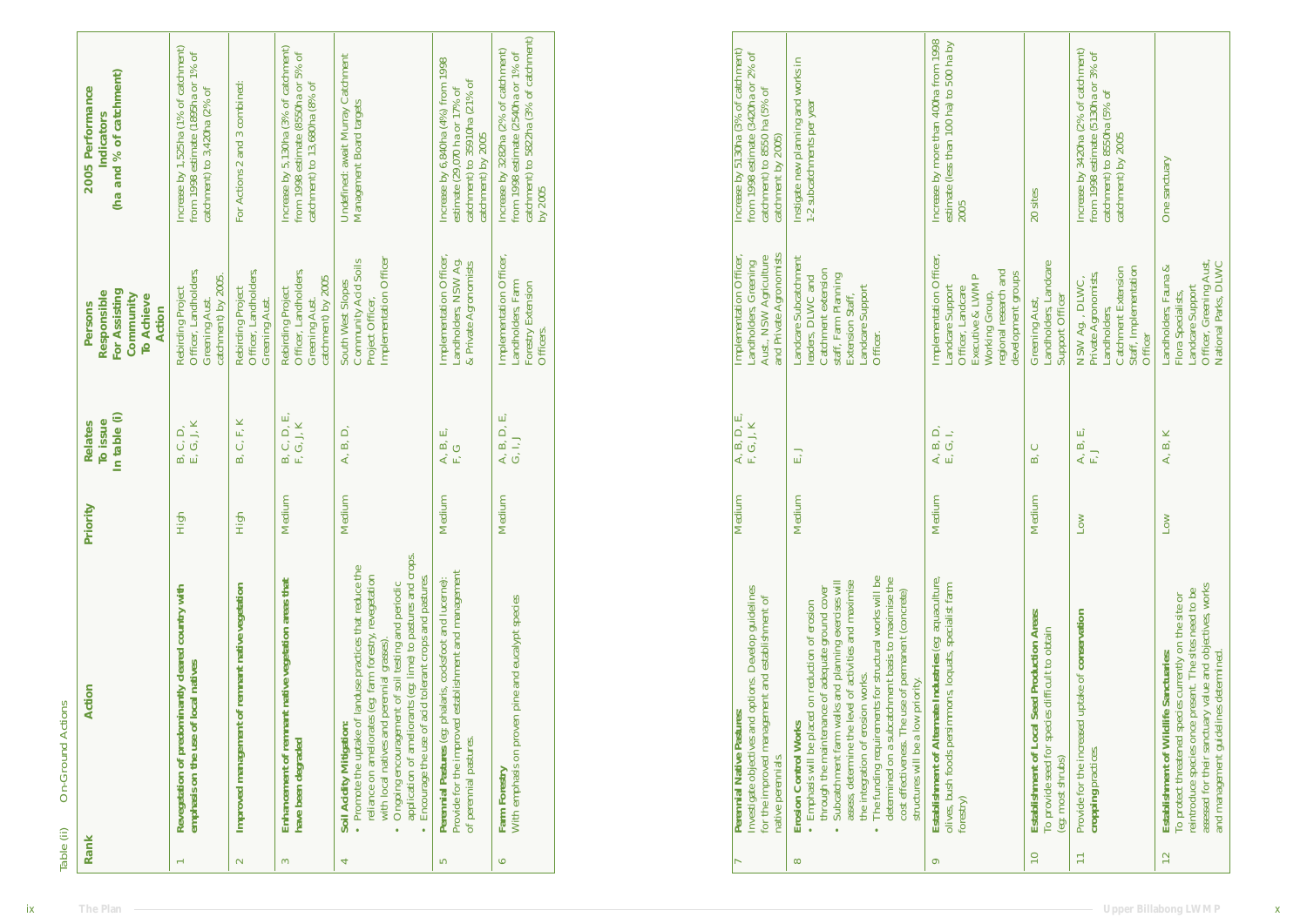|                          |                                                                                                                                                                                                                                                                                                                                                    |                                 | In table (i)                                               | For Assisting<br>Persons<br>Responsible<br><b>Community</b><br>To Achieve<br>Action                                                                                                                                           | (ha and % of catchment)<br>2005 Performance<br>Indicators        |
|--------------------------|----------------------------------------------------------------------------------------------------------------------------------------------------------------------------------------------------------------------------------------------------------------------------------------------------------------------------------------------------|---------------------------------|------------------------------------------------------------|-------------------------------------------------------------------------------------------------------------------------------------------------------------------------------------------------------------------------------|------------------------------------------------------------------|
| 13                       | <b>Adopt-a-Roadside:</b><br>Challenge, encourage and involve local community<br>groups in adopting a roadside. Works might include<br>weed control, revegetation works, litter removal<br>campaigns.                                                                                                                                               | $\geq$<br>$\overline{\text{L}}$ | $\overline{\phantom{0}}$<br>$\mathbb{H}^2$<br>$\mathbf{B}$ | Landcare Support<br>Officer, Urban Landcare<br>Group, Community<br>Organisations                                                                                                                                              | 4 roadsides                                                      |
|                          | Actions<br>Education and Marketing<br>Table (iii)                                                                                                                                                                                                                                                                                                  |                                 |                                                            |                                                                                                                                                                                                                               |                                                                  |
| Rank                     | Action                                                                                                                                                                                                                                                                                                                                             | Priority                        | 읔<br>Table (i)<br><b>Relates</b><br>To Issues              | <b>Community To</b><br>Achieve Action<br>For Assisting<br>Responsible<br>Persons                                                                                                                                              | 2005 Performance<br>lindicators                                  |
| $\div$                   | Newsletter<br>(up to date landcare information)                                                                                                                                                                                                                                                                                                    | High                            | $\mathbf{m}$                                               | Implementation Officer,<br>Landcare Support Officer<br>in conjunction with<br>landholders and<br>other specialists                                                                                                            | 4 per year                                                       |
| $\mathbf{a}$             | Involve subcatchment groups in programs (eg: Farming<br>for the Future) that involve a balance of physical,<br>personal and financial planning.<br>Workshops:<br><b>Business Planning</b>                                                                                                                                                          | High                            | $\mathbf{B}$<br>A,                                         | Leaders,<br>Landcare Support Officer<br>and Subcatchment Leaders,<br>Farm Planning Extension<br>Staff                                                                                                                         | groups<br>subcatchment<br>per year.<br>$2-3$                     |
| $\sim$                   | Local best practice case studies, eg: revegetation<br>techniques, perennial pasture, farm forestry,<br><b>Brochures</b>                                                                                                                                                                                                                            | sdium<br>Ne                     | $\mathbf{p}$                                               | Implementation Officer in<br>conjunction with                                                                                                                                                                                 | brochures/year.<br>$\overline{\mathbf{c}}$                       |
|                          | alternative enterprise establishment,<br>conservation cropping                                                                                                                                                                                                                                                                                     |                                 |                                                            | landholders and other<br>specialists.                                                                                                                                                                                         |                                                                  |
| $\overline{\mathbf{r}}$  | ðf<br><b>Physical Planning Workshops:</b><br>Involve subcatchment groups in programs (eg:<br>Farming for the Future) that involve a balance<br>physical, personal and financial planning.                                                                                                                                                          | dium<br><b>Me</b>               | $\mathbf{p}$<br>Ą,                                         | Landcare Support Officer<br>and Subcatchment Leaders,<br>Farm Planning Extension<br>Staff                                                                                                                                     | subcatchment groups<br>year.<br>per<br>$2-3$                     |
| ξ.                       | <b>Marketing Practices</b><br>Engage consultants or other specialists to<br>investigate the potential of alternate management<br>and marketing practices, value adding practices,<br>return maximisation<br>Investigate New and Alternate<br>for current enterprises:                                                                              | dium<br>Мe                      | $\overline{}$<br>$\mathbf{p}$<br>A,                        | Implementation Officer,<br>Landcare Support<br>Officer, Landcare<br>Executive and LWMP<br>Executive and LWMP<br>Link with established research<br>Link with established research<br>bodies and regional<br>development groups | Investigate 2 alternate management and marketing practices/year. |
| 6.                       | Farm Walks                                                                                                                                                                                                                                                                                                                                         | dium<br>$\mathbb{N}$            | $\overline{\phantom{0}}$<br>$\mathbf{z}$                   | in conjunction with other<br>landholders and technical<br>er<br>Implementation Officer,<br>Rebirding Project Officer<br>specialists.                                                                                          | Farm walks, workshops and field<br>days: total of 4-6 per year   |
| $\overline{\phantom{m}}$ | specialist<br>Investigate New Enterprises and Industries<br>• Engage consultants or other specialists to investigate<br>new enterprises and industries<br>• Possibilities: holistic grazing, carobs, olives,<br>• Possibilities: holistic grazing, carob<br>cut flowers, herbs,<br>persimmons, loquats, nuts,<br>farm forestry, etc<br><b>Anse</b> | dium<br>Ne                      | $\overline{\phantom{0}}$<br>$\mathbf{p}$<br>4              | As per Education and Marketing Action $\#5$                                                                                                                                                                                   | enterprises<br>3 new<br>year.<br>Investigate :<br>industries/    |
| $\infty$                 | <b>Field Days</b>                                                                                                                                                                                                                                                                                                                                  | dium<br>$\mathbf{M}$            | $\mathbf{m}$                                               | As per Education and Marketing Action $\#6$                                                                                                                                                                                   | As per Education and Marketing Action $\#6$                      |
| $\mathbf{e}$             | Workshops                                                                                                                                                                                                                                                                                                                                          | dium<br>Ме                      | $\mathbf{p}$                                               | As per Education and Marketing Action $\#6$                                                                                                                                                                                   |                                                                  |
| 10                       | seek support and<br><b>Community Meetings</b><br>To keep the community up to date,<br>guidance.                                                                                                                                                                                                                                                    | dium<br><b>Ne</b>               | $\overline{\phantom{0}}$<br>H,<br>$\mathbf{B}$             | Implementation Officer<br>and LWMP Working<br>Group members.                                                                                                                                                                  | a year<br>once<br>meetings<br>of 5<br>series<br>$\blacktriangle$ |

| persimmons, loquats, nuts, cut flowers, herbs, specialist<br>Engage consultants or other specialists to investigate<br>Possibilities: holistic grazing, carobs, olives,<br>Investigate New Enterprises and Industries<br>new enterprises and industries<br>farm forestry, etc | Medium | A, B, I | As per Education and<br>Marketing Action #5                         | Investigate 3 new enterprises and<br>industries/year. |
|-------------------------------------------------------------------------------------------------------------------------------------------------------------------------------------------------------------------------------------------------------------------------------|--------|---------|---------------------------------------------------------------------|-------------------------------------------------------|
| <b>Field Days</b>                                                                                                                                                                                                                                                             | Medium | R       | As per Education and<br>Marketing Action #6                         | As per Education and Marketing<br>Action #6           |
| Workshops                                                                                                                                                                                                                                                                     | Medium |         | As per Education and<br>Marketing Action #6                         |                                                       |
| To keep the community up to date, seek support and<br><b>Community Meetings</b><br>guidance.                                                                                                                                                                                  | Medium | B, H, L | <b>Implementation Officer</b><br>and LWMP Working<br>Group members. | A series of 5 meetings once a year                    |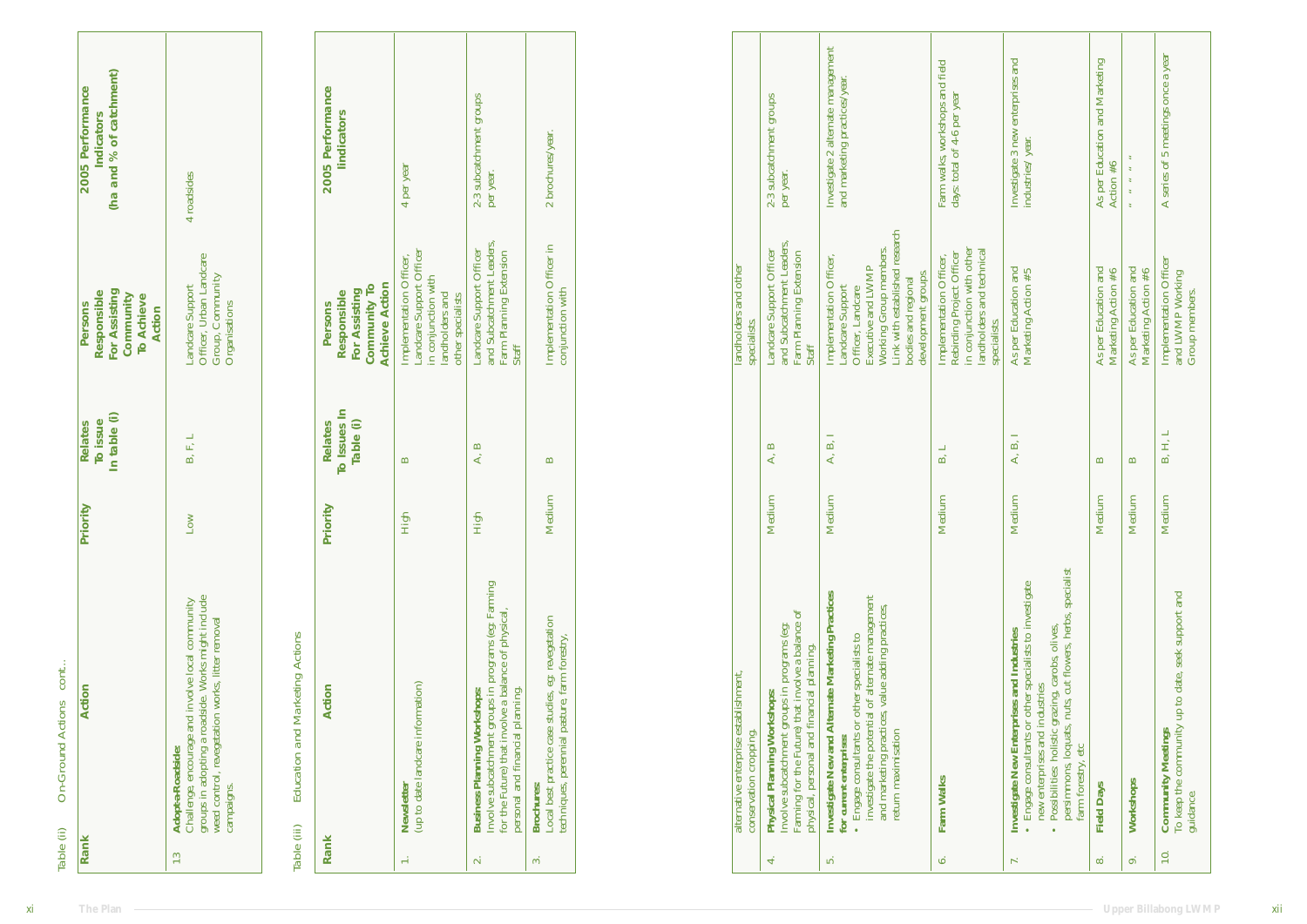| required<br>as<br>year<br>On-going<br>On-going<br>On-going<br>per year<br>$On-going$<br>Ongoing<br>per<br>tree<br>$\overline{\phantom{0}}$<br>Implementation Officer in<br>conjunction with landholders<br>and other specialists. Develop<br>links with Charles Sturt<br>Uni in their herbarium<br>development<br>Landcare Support Officer,<br>Rebirding Project Officer in<br>conjunction with other<br>landholders and schools<br>Landcare Support Officer,<br>Implementation Officer,<br>Landcare Executive and<br>LWMP Working Group<br>members<br>Implementation Officer,<br>er<br>Implementation Officer<br>in conjunction with<br>Implementation Officer<br>and Landcare Support<br>Officer.<br>landholders and other<br>As per Education and Marketing Action $\#6$<br>As per Education and Marketing Action $\#6$<br>specialists.<br>$\overline{\phantom{0}}$<br>$\mathbf{H}, \mathbf{I},$<br>K<br>$\mathbb{H}^*$<br>A, B,<br>$\mathcal{C}$<br>$\mathbf{p}$<br>$\overline{\phantom{0}}$<br>$\overline{\phantom{0}}$<br>$\mathbf{E}$<br>A,<br>$\mathbf{B}$<br>ΔÓ<br>$\mathbf{E}$<br>$\mathbf{m}$<br>$\mathbf{p}$<br>aunibe<br>Medium<br>Medium<br>Medium<br>Medium<br>$\geq$<br>$\geq$<br>Low<br>$\mathbb{M}$<br>$\overline{\mathsf{L}}$<br>$\overline{\mathsf{L}}$<br>Marketing of Holbrook Landcare and the LWMP to<br>the wider community outside the Catchment<br>$\bullet$ Market the vision, objectives, issues, targets, actions,<br>cost sharing desires etc. to other bodies. Presentations<br>would be<br>Involve Catchment primary schools in landcare<br>activities and education programs, eg: fauna surveys,<br>Streamwatch, tree plantings, Murder Under the<br>Microscope, seed collecting and propagation etc<br>Displays/Posters:<br>For field days, seminars, conferences, meetings etc.<br>Painting red of a high profile dead tree:<br>(eg: Hume Hwy) plus simple signage: "Holbrook<br>Landcare Improving the Environment".<br>Resource Library in the Landcare Shopfront<br><b>Establishment of Herbarium</b><br>with a focus on local plant species<br>Landcare Education in Schools<br><b>Seminars</b><br>Trips<br><b>Bus</b> |                           |  | $\mathbf{z}$<br>Table (i)<br>To Issues                                                                              | <b>Achieve Action</b><br>$\mathbf{S}$<br>Responsible<br>For Assisting<br>Community                       | 2005 Performance<br>lindicators |
|----------------------------------------------------------------------------------------------------------------------------------------------------------------------------------------------------------------------------------------------------------------------------------------------------------------------------------------------------------------------------------------------------------------------------------------------------------------------------------------------------------------------------------------------------------------------------------------------------------------------------------------------------------------------------------------------------------------------------------------------------------------------------------------------------------------------------------------------------------------------------------------------------------------------------------------------------------------------------------------------------------------------------------------------------------------------------------------------------------------------------------------------------------------------------------------------------------------------------------------------------------------------------------------------------------------------------------------------------------------------------------------------------------------------------------------------------------------------------------------------------------------------------------------------------------------------------------------------------------------------------------------------------------------------------------------------------------------------------------------------------------------------------------------------------------------------------------------------------------------------------------------------------------------------------------------------------------------------------------------------------------------------------------------------------------------------------------------------------------------------------------------------------------------|---------------------------|--|---------------------------------------------------------------------------------------------------------------------|----------------------------------------------------------------------------------------------------------|---------------------------------|
|                                                                                                                                                                                                                                                                                                                                                                                                                                                                                                                                                                                                                                                                                                                                                                                                                                                                                                                                                                                                                                                                                                                                                                                                                                                                                                                                                                                                                                                                                                                                                                                                                                                                                                                                                                                                                                                                                                                                                                                                                                                                                                                                                                | $\Xi$                     |  |                                                                                                                     |                                                                                                          |                                 |
|                                                                                                                                                                                                                                                                                                                                                                                                                                                                                                                                                                                                                                                                                                                                                                                                                                                                                                                                                                                                                                                                                                                                                                                                                                                                                                                                                                                                                                                                                                                                                                                                                                                                                                                                                                                                                                                                                                                                                                                                                                                                                                                                                                |                           |  |                                                                                                                     |                                                                                                          |                                 |
|                                                                                                                                                                                                                                                                                                                                                                                                                                                                                                                                                                                                                                                                                                                                                                                                                                                                                                                                                                                                                                                                                                                                                                                                                                                                                                                                                                                                                                                                                                                                                                                                                                                                                                                                                                                                                                                                                                                                                                                                                                                                                                                                                                | $\overline{12}$           |  |                                                                                                                     |                                                                                                          |                                 |
|                                                                                                                                                                                                                                                                                                                                                                                                                                                                                                                                                                                                                                                                                                                                                                                                                                                                                                                                                                                                                                                                                                                                                                                                                                                                                                                                                                                                                                                                                                                                                                                                                                                                                                                                                                                                                                                                                                                                                                                                                                                                                                                                                                |                           |  |                                                                                                                     |                                                                                                          |                                 |
|                                                                                                                                                                                                                                                                                                                                                                                                                                                                                                                                                                                                                                                                                                                                                                                                                                                                                                                                                                                                                                                                                                                                                                                                                                                                                                                                                                                                                                                                                                                                                                                                                                                                                                                                                                                                                                                                                                                                                                                                                                                                                                                                                                | 13                        |  |                                                                                                                     |                                                                                                          |                                 |
|                                                                                                                                                                                                                                                                                                                                                                                                                                                                                                                                                                                                                                                                                                                                                                                                                                                                                                                                                                                                                                                                                                                                                                                                                                                                                                                                                                                                                                                                                                                                                                                                                                                                                                                                                                                                                                                                                                                                                                                                                                                                                                                                                                | 14.                       |  |                                                                                                                     |                                                                                                          |                                 |
|                                                                                                                                                                                                                                                                                                                                                                                                                                                                                                                                                                                                                                                                                                                                                                                                                                                                                                                                                                                                                                                                                                                                                                                                                                                                                                                                                                                                                                                                                                                                                                                                                                                                                                                                                                                                                                                                                                                                                                                                                                                                                                                                                                | 15.                       |  |                                                                                                                     |                                                                                                          |                                 |
|                                                                                                                                                                                                                                                                                                                                                                                                                                                                                                                                                                                                                                                                                                                                                                                                                                                                                                                                                                                                                                                                                                                                                                                                                                                                                                                                                                                                                                                                                                                                                                                                                                                                                                                                                                                                                                                                                                                                                                                                                                                                                                                                                                | $\overline{\phantom{16}}$ |  |                                                                                                                     |                                                                                                          |                                 |
|                                                                                                                                                                                                                                                                                                                                                                                                                                                                                                                                                                                                                                                                                                                                                                                                                                                                                                                                                                                                                                                                                                                                                                                                                                                                                                                                                                                                                                                                                                                                                                                                                                                                                                                                                                                                                                                                                                                                                                                                                                                                                                                                                                |                           |  |                                                                                                                     |                                                                                                          |                                 |
|                                                                                                                                                                                                                                                                                                                                                                                                                                                                                                                                                                                                                                                                                                                                                                                                                                                                                                                                                                                                                                                                                                                                                                                                                                                                                                                                                                                                                                                                                                                                                                                                                                                                                                                                                                                                                                                                                                                                                                                                                                                                                                                                                                |                           |  |                                                                                                                     |                                                                                                          |                                 |
|                                                                                                                                                                                                                                                                                                                                                                                                                                                                                                                                                                                                                                                                                                                                                                                                                                                                                                                                                                                                                                                                                                                                                                                                                                                                                                                                                                                                                                                                                                                                                                                                                                                                                                                                                                                                                                                                                                                                                                                                                                                                                                                                                                |                           |  |                                                                                                                     |                                                                                                          |                                 |
| Meet every year<br>(community meetings)<br>COMMUNITY<br><b>Making the Plan</b><br><b>WORK!</b><br>Framework for Implementing the Plan<br>The flow-chart adjacent shows an organisational frames work and lines of responsibility for implementing the LWMP. Complete descriptions of each aspect of the framework are contained in Appendix 1 ("The Planning Process")                                                                                                                                                                                                                                                                                                                                                                                                                                                                                                                                                                                                                                                                                                                                                                                                                                                                                                                                                                                                                                                                                                                                                                                                                                                                                                                                                                                                                                                                                                                                                                                                                                                                                                                                                                                         |                           |  |                                                                                                                     |                                                                                                          |                                 |
| Holbrook Landcare Committee<br>Subcatchment Groups<br>and Sub Groups<br>Upper Billabong LWMP<br>Implementation<br>Working Group                                                                                                                                                                                                                                                                                                                                                                                                                                                                                                                                                                                                                                                                                                                                                                                                                                                                                                                                                                                                                                                                                                                                                                                                                                                                                                                                                                                                                                                                                                                                                                                                                                                                                                                                                                                                                                                                                                                                                                                                                                |                           |  | Landcare Employees<br>eg: Support Officer,<br>Implementation Officer,<br>Rebirding Project Officer,<br>Bore Monitor | Works Review Group<br>CSIRO, Murray Catchment<br>Management Board, NSW Ag.,<br>DIWC, Greening Aust., EPA |                                 |

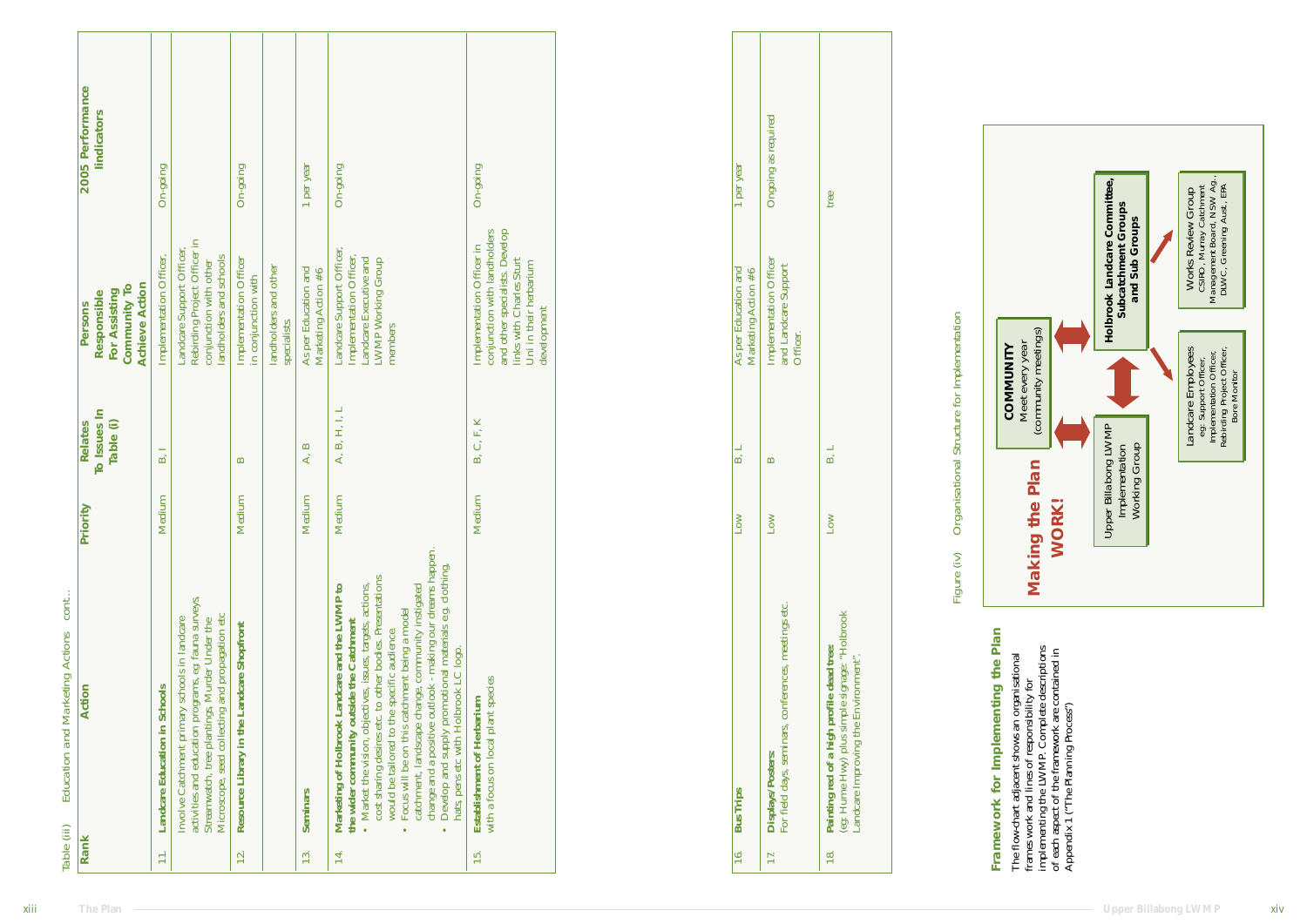| <b>On-Ground</b><br>Landholder<br><b>Education</b><br><b>Outside</b><br><b>Works</b><br>funding*<br>and Marketing         |       | Landholder | <b>Outside</b><br>funding*                               |              |          |
|---------------------------------------------------------------------------------------------------------------------------|-------|------------|----------------------------------------------------------|--------------|----------|
| Revegetation<br>and<br><b>Remnants:</b><br>revegetation,<br>enhancement.<br>fencing,<br>alternative<br>watering<br>points | 2558  | 1675       | Landcare<br>Communications                               | 759          | $\bf{0}$ |
| Soil<br><b>Erosion</b><br><b>Structural</b><br><b>Works</b>                                                               | 258   | 156        | <b>Extension</b><br><b>Materials</b>                     | $\mathbf{0}$ | 46       |
| Farm<br>Forestry<br><b>Establishment</b>                                                                                  | 3026  | 1685       | Investigation<br>of Options                              | 110          | 64       |
| Perennial<br>Pasture<br><b>Establishment</b>                                                                              | 2829  | 417        | Landcare<br><b>Shop Front</b>                            | 30           | 25       |
| Other<br>Landcare<br><b>Associated</b><br>Costs                                                                           | 10184 | $\bf{0}$   | Landcare<br><b>Employed</b><br>staff                     | $\bf{0}$     | 632      |
| <b>Total</b><br><b>On-Ground</b><br><b>Works</b>                                                                          | 18855 | 3933       | <b>Monitoring</b><br>and<br>Evaluation                   | 110          | 37       |
| As a<br>percentage                                                                                                        | 83%   | 17%        | <b>Total</b><br><b>Education and</b><br><b>Marketing</b> | 1009         | 804      |
|                                                                                                                           |       |            | As a<br>percentage                                       | 56%          | 44%      |
|                                                                                                                           |       |            | <b>On-Costs and</b><br><b>Administration</b>             | 339          | 399      |
|                                                                                                                           |       |            | As a percentage                                          | 46%          | 54%      |
| <b>Totals</b>                                                                                                             | 20203 | 5171       |                                                          |              |          |
| <b>Totals as a</b><br>percentage                                                                                          | 80%   | 20%        |                                                          |              |          |

\*Government and Non-government

| Table (v) | Summary of estimates for proposed cost sharing for |
|-----------|----------------------------------------------------|
|           | 2000-2004, inclusive (\$'000s)                     |

In broad terms if there are distinct public benefits associated with Landcare works – such as fencing of creeklines and remnant native vegetation – then there is strong potential for cost sharing negotiation with government and other public bodies. The greater the private or commercial benefit associated with the works – such as perennial pasture establishment and the application of lime – the greater the contribution expected from private landholders.

Appendix 7 provides a detailed analysis of the ways in which the private/public benefits of on-ground actions recommended in this Plan can be calculated. Set out below is a summary of cost-sharing over a five year period.

#### **4. COSTING THE IMPLEMENTATION OF THE PLAN**

The "beneficiary pays" principle applies to the sharing of the costs associated with the proposed actions outlined by this plan. That is: whoever benefits from particular works being undertaken will pay according to the proportion of the benefit.

This system of payment requires a definition of public and private benefits that will flow from works. For example, public benefits could include reduced salinity, increased community education, improved water quality, increased employment and biodiversity. From the same works, private benefits might be increased production and increased property values.

| <b>Current</b>                   | <b>Proposed</b> |                                                                                                                                             |
|----------------------------------|-----------------|---------------------------------------------------------------------------------------------------------------------------------------------|
| \$1200/km                        | \$1500/km       | Fencing out remnant native vegetation<br>and revegetation works                                                                             |
| \$250/ha                         | \$400/ha        | Revegetation with predominantly local<br>native species                                                                                     |
| \$1200/km (winding up) \$1500/km |                 | Fencing of the Billabong Creek and<br>tributaries                                                                                           |
| \$1280 (winding up)              | \$2000          | Establishment of alternative watering<br>point where creeklines along the<br><b>Billabong Creek and tributaries have</b><br>been fenced out |
| S66/ha                           | \$130/ha        | Establishment of perennial pasture<br>on cleared agricultural land with a<br>predominance of exotic annuals.                                |

#### Table (iv) Currently available and Proposed Funding for landholders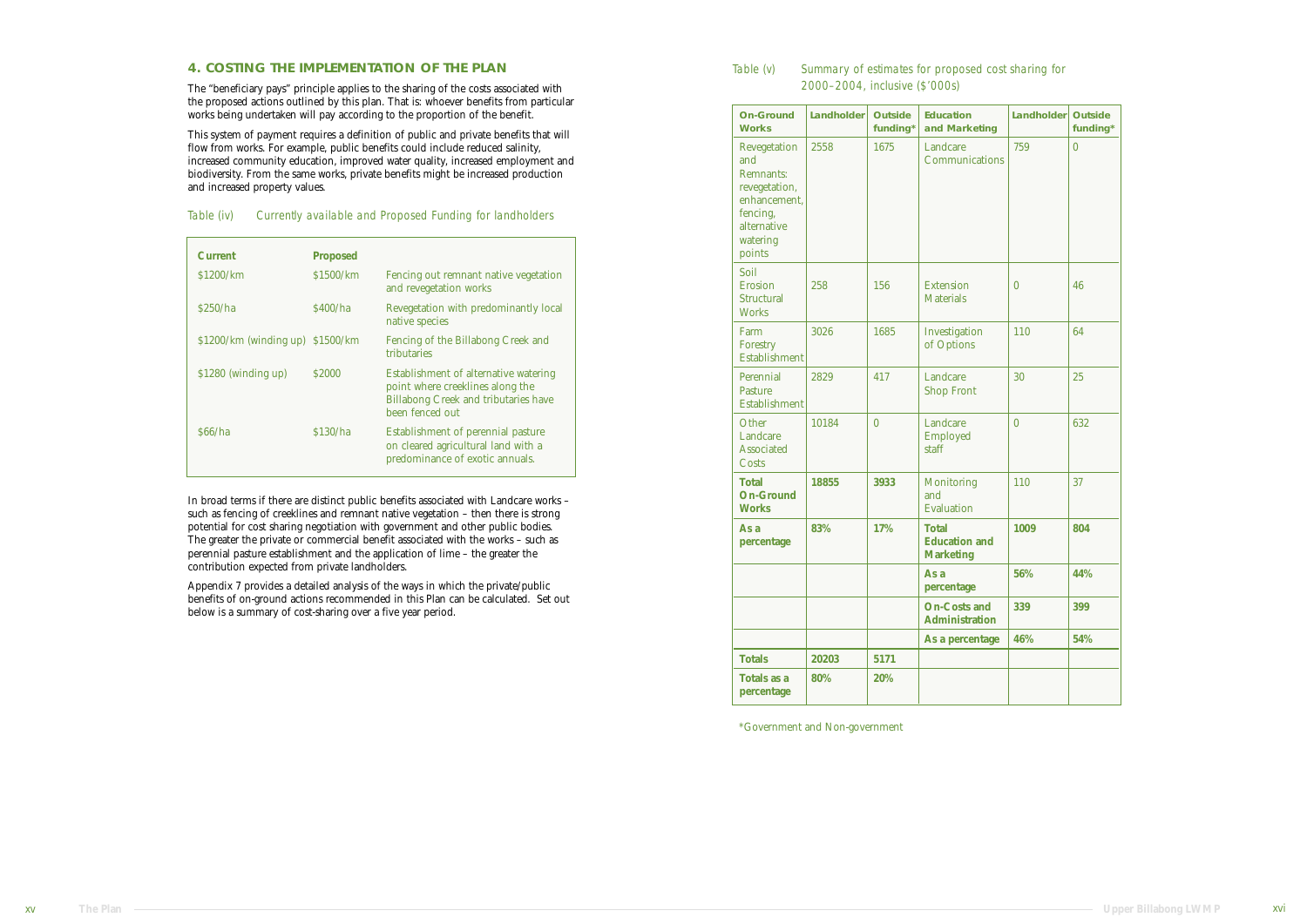#### **5. MONITORING and EVALUATION**

This Land & Water Management Plan has grown out of the community's concern for the future of their catchment area, and the community, through Holbrook Landcare, will continue to be involved in the monitoring, evaluation and dynamic growth of the Plan. Keeping the Plan alive will involve a long-term, cyclical process as in the figure adjacent.



• flora and fauna quality and quantity

• groundwater height and quality

• the uptake of desired on-ground actions

• soil salinity and acidity

• attendance at meetings, field days and workshops

• extent of erosion

• economic viability, population and attitudinal change

The people identified to carry out these monitoring activities are Landcare staff,

departmental employees, community members, and consultants.

Full details as to how the various actions in the current plan will be monitored

and evaluated are contained in Appendix 8.

#### **6. OVERVIEW OF APPENDICES**

The LWMP appendices provide more detailed information on the matters outlined above. The table below describes each of the appendices.

|                 | TITLE                                                                                   | T T<br><b>PARTS</b>                                                                                                                                                                                                                                                                                                                                                                                                | Р.           |
|-----------------|-----------------------------------------------------------------------------------------|--------------------------------------------------------------------------------------------------------------------------------------------------------------------------------------------------------------------------------------------------------------------------------------------------------------------------------------------------------------------------------------------------------------------|--------------|
| $\mathbf{1}$    | <b>The Planning</b><br><b>Process</b>                                                   | 1. Acknowledgments 2. Planning Process<br>3. Role of Holbrook Landcare Group<br>4. Organisational Framework for Implementation<br>Committees, Sub-Committees, Sub-catchment<br>groups, Employed staff.<br>5. Consistency with Broader Planning Policies:<br><b>MDBC</b> ; Murray Catchment Management Bd.                                                                                                          | $\mathbf{1}$ |
| $\mathbf{2}$    | <b>The People</b>                                                                       | 1. Useful Background Material<br>Location and history; Demographics and<br>Employment; Infrastructure and Services.<br>2. Issue A: Reduced Economic Viability and<br><b>Issue I: Loss of Services</b><br>Causes; Current economic and social situation;<br>The Bigger Picture and Trends.<br>3. Issue B: Lack of Knowledge, Understanding<br>and Skills of NRM 4. Issue H: Ineffective<br><b>Government Policy</b> | 11           |
| 3               | <b>The Natural</b><br><b>Environment</b>                                                | 1. Useful Background Material: Fauna and Flora<br>of the Upper Billabong.<br>2. Issue C: Tree Decline<br>and Dieback Causes and current status.<br>3. Issue K: Biodiversity Decline<br>Causes; Current status; Future implications.                                                                                                                                                                                | 27           |
| 4               | <b>The Land</b>                                                                         | 1. Useful Background Material<br>Elevation, Geology and Soils; Current Landuse;<br>Agricultural Statistics; Climatic Data.<br>2. Issue D: Soil Acidity 3. Issue E: Soil Erosion<br>4. Issue F: Weeds<br>Causes; Effects; Current Status; Trends.                                                                                                                                                                   | 57           |
| $5\overline{)}$ | <b>The Water</b>                                                                        | 1. Groundwater<br>2. Issue G: Dryland Salinity - a groundwater issue<br><b>Causes: Current Status and Trends</b><br>3. Surface Water<br>Major watercourses; Water Quality - salinity,<br>turbidity, pH, dissolved O2, pesticides,<br>nutrients, heavy metals, temperature,<br>macroinvertebrates, algae, bacteria, fish.<br><b>ISSUE J: Water Quality Decline Causes;</b><br><b>Current Status and Trends</b>      | 80           |
| 6               | <b>The Actions</b>                                                                      | 1. Overview of (a) On-ground actions and<br>(b) Education and Marketing actions<br>2. Priority Locations, Responsibilities and<br><b>Performance Indicators for actions</b><br>3. How the actions relate to the issues                                                                                                                                                                                             | 93           |
| 7               | <b>The Costs</b><br>and Benefits<br>- "Do-<br>Nothing" vs<br>Proposed<br><b>Actions</b> | 1. Costs of 'Do-Nothing' Scenario<br>2. General Costs and Benefits of Proposed Actions<br>Primarily Public Benefits; Both Public and<br>Private Benefits; Primarily Private Benefits; Both<br>Public and Private Costs; Primarily Private Costs.<br>3. Benefit Cost Studies in other Regions<br>4. Upper Billabong Approach: An alternative<br>to cost benefit analysis<br>5. Current and Proposed Cost-Sharing    | 109          |
| 8               | <b>Monitoring and Evaluation</b>                                                        |                                                                                                                                                                                                                                                                                                                                                                                                                    | 143          |
| 9               | <b>Maps and</b><br><b>References</b>                                                    | References;<br><b>Maps:</b> (1) Habitats: Landuse and Vegetation Systems;<br>(2) Land Degradation;<br>(3) Regolith: Geology, Landform and Topography;<br>(4) Lime Requirements to Manage Soil Acidity (Target pH: 5.2);<br>(5) Target areas for Landuse                                                                                                                                                            |              |

#### Figure (v) The Strategic Process (Thorman & Heath 1997)

**Land of many rivers, look after the Land and Rivers**

**And the Land and Rivers will look after you**

Cec Grant, Senior Wiradjuri Elder